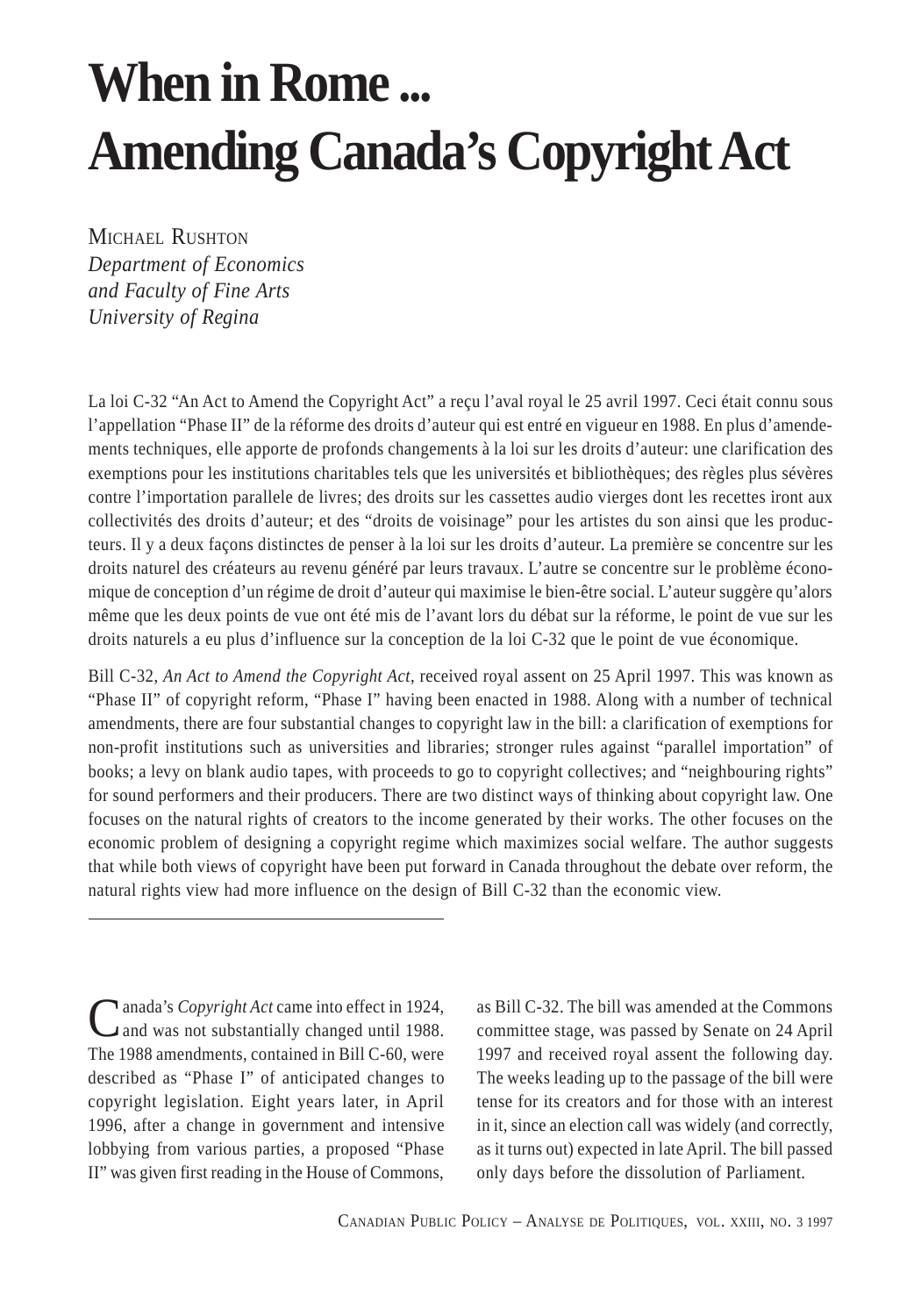Bill C-32 amends the *Copyright Act* in a number of ways. Exemptions for non-profit institutions such as universities and libraries are clarified. Rules against "parallel importation of books," that is importing copies of books even though there is a domestic owner of the copyright, are strengthened.

There are also two key aspects of Bill C-32 which affect the music industry: a levy on blank audio tapes, with proceeds to go to copyright collectives, and "neighbouring rights" for performers and record producers. Each of these provisions brings copyright law in Canada into line with the "Rome Convention" of 1961, or the International Convention for the Protection of Performers, Producers of Phonograms and Broadcasting Organizations.

Analysis of copyright divides into two streams of literature. The first establishes copyright in terms of its inherent morality, that authors have an entitlement to the income their works generate; this method of thinking about copyright, prevalent in civil law jurisdictions, is often called "droit d'auteur." The second, associated with the law-and-economics method, itself often associated with the University of Chicago, considers copyright as a means to a particular end, namely efficiency, in the economist's sense of the term. After a brief description of the law of copyright in Canada, two sections of the paper review the literature on these two methods of thinking about copyright. I then consider the provisions of Bill C-32 in more detail. The conclusion is that the "droit d'auteur" aspects of copyright had more influence in this bill than did economic efficiency.

## **COPYRIGHT**

A *work* entitled to copyright protection can be literary, dramatic, musical, or artistic. It must be *original* and *fixed in some material form*. In Canada one need not apply for copyright protection of a work; it automatically exists for works covered. Copyright protects the *expression* of an idea, but not the idea itself. While copyright prevents others from making unauthorized copies, it does not prevent others from selling similar works which they have created independently, without copying.

The exclusive interests of the owner of the copyright which are protected are production or reproduction in material form and public performance. There are two types of limits on the rights of the holders of copyright in a work, in other words, two types of rights held by users of works: compulsory licences and fair use. Compulsory licence allows one to use copyrighted material without the express written consent of the copyright owner, as long as a specified royalty is paid. Fair use allows users to copy works without consent or payment. In practice fair use entails exemptions for particular kinds of use (copies for the purpose of reporting, reviewing, or private study) or for particular users in specified circumstances.

Great Britain substantially rewrote its copyright law in 1911. Canada's copyright law, which came into effect in 1924, was largely based on the British statutes. Given the changes in technology and media since 1924, it is perhaps surprising that it was not until 1988 that major changes were made in that law. The question of copyright reform was studied intensively in the interim; studies included the (Ilsley) Royal Commission on Patents, Copyright, Trademarks and Industrial Designs (1957), the Economic Council of Canada (1971), Keyes and Brunet (1977), and numerous research papers commissioned by the Department of Consumer and Corporate Affairs in the early 1980s. The Government of Canada produced the white paper *From Gutenberg to Telidon* in 1984, a House of Commons subcommittee reported with *A Charter of Rights for Creators* a year later (Canada 1985), and the act was amended soon after. The Phase I changes included the extension of copyright protection to computer programs, a strengthening of the "moral rights" of creators, an increase in the penalties for copyright infringement, and enabling provisions for copyright collectives.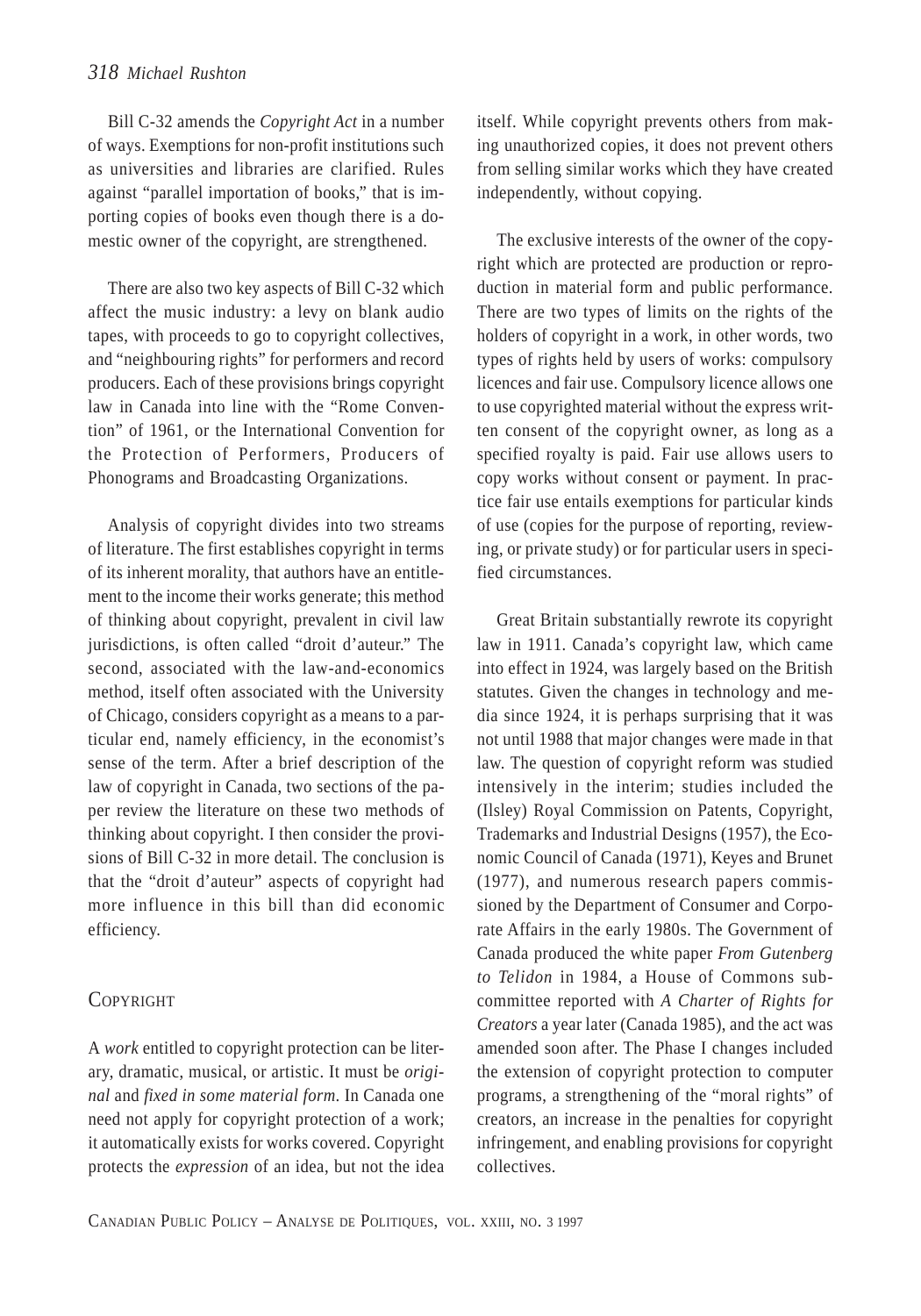Following the Phase I amendments there were some minor changes. The definition of "musical work" was made more inclusive. Mosher (1989-90) presents arguments in favour of this change. Also, as part of the Canada-US Free Trade Agreement, "retransmission rights," the copyright on transmission by television or radio of works beyond the initial telecommunications signal, were brought into effect (Gendreau 1989).

The *Copyright Act* was amended on 1 January 1996 to comply with the Trade Related Aspects of Intellectual Property Rights (TRIPs) of the World Trade Organization, strengthening copyrights in Canada for foreigners and for Canadians elsewhere. The Phase I amendments left for a later date some aspects in need of reform. For example, Phase I allowed for the creation of the copyright collective agency CANCOPY, which could collect royalties for photocopying on behalf of authors, yet did not deal with how exemptions should be set out for non-profit educational institutions. At the time these were promised for Phase II, and Bill C-32 does indeed deal with this question. Still to come, in a proposed Phase III of copyright reform, are issues related to the Internet and satellite broadcasting.

# DROIT D'AUTEUR

The origins of copyright are entwined with a particular conceptualization of the author. We may imagine a literary work as an idea taken from nature, then transformed by the author's labour. If a literary work is

Nature to Advantage drest, What oft was Thought, but ne'er so well  $Expert<sup>1</sup>$ 

then one view of copyright is as a formal statement of the natural right of an author.

The idea that an author has a natural right to ownership, what we could call an "entitlement" theory of copyright, has always been controversial,

and economists have generally been dismissive of it. Hurt and Schuchman (1966) divide the entitlement theories of copyright into three types: "(1) the natural property right of a person to the fruits of his creation, (2) the moral right to have his creation protected as an extension of his personality, and (3) his right to a reward for his contribution to society" (pp. 421-22). Type 1 is generally attributed to the justification of private property in John Locke's *Second Treatise*. Its starting point is that each individual has ownership of his or her person, and thus should also have ownership of that which he or she has found in nature and transformed through his or her labour. Hurt and Schuchman claim that copyright is perhaps the most appropriate application of this doctrine since, while controversies may surround the justification of private ownership in land in that it necessarily deprives others from using that land, "copyright truly deprives others of nothing which they would have had in the absence of the owner's creative activity" (p. 422). However, it is also the case that copyright can prevent others from making use of materials which do not deprive anyone else of earnings. Frith (1993) describes the controversies surrounding "samplers," sound recordings which use very brief extracts from existing (copyrighted) recordings together with new sounds, to produce recordings. Samplers are in no way any kind of substitute for the recordings which provided the extracts, yet the large firms in the recording industry have used copyright laws to preclude samplers, which are typically made by small, independent artists and record companies.

The idea that creators should have a natural right in their works appeals to creators, but not everyone has been convinced. Breyer (1970), in his wellknown critique of copyright, describes the natural right theory as "an intuitive, unanalysed feeling." He continues:

But why do we have such a feeling? An intellectual creation differs radically from land and chattels. Since ideas are infinitely divisible, property rights are not needed to prevent congestion,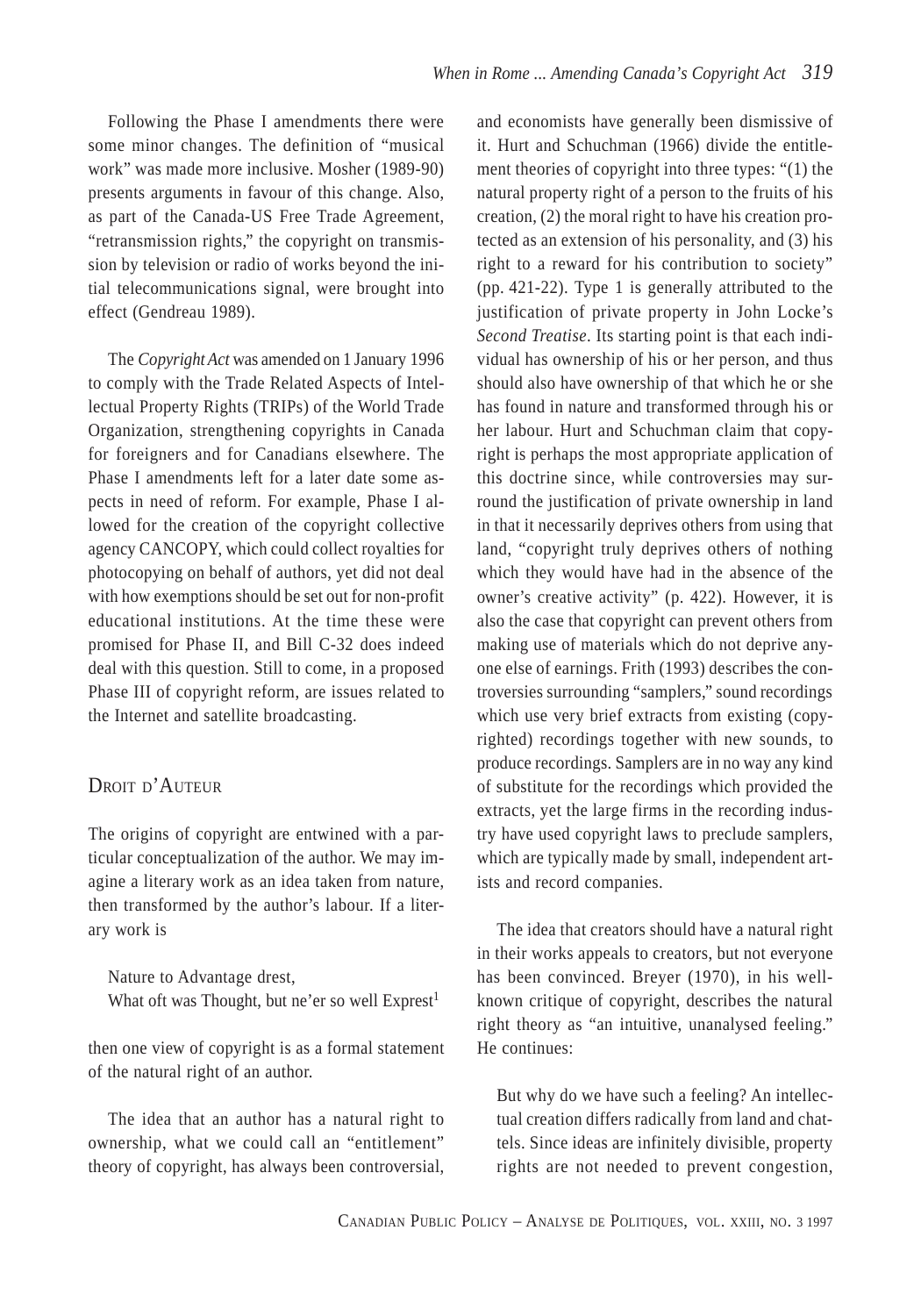interference, or strife. Nor does the fact that the book is the author's *creation* seem a sufficient reason for making it his *property*. We do not ordinarily create or modify property rights, nor even award compensation, solely on the basis of labour expended (pp. 288-9).

Still, there is no doubt that this "feeling" exists. It permeates the study by Keyes and Brunet (1977), and, although it is not stated explicitly, the Canadian government's *Charter of Rights for Creators*. Indeed, in comparing the natural right theory of copyright with the law-and-economics approach, Keyes and Brunet write:

The leading theory today is that of the "pragmatic school": copyright should be determined by statute law based on analysis of all the interests involved, with emphasis on the public interest. A pragmatic analysis of these interests leads one to express the rights granted in terms of exclusive rights of authors. Whether or not one considers those rights a property right or another kind of right is of no material consequence, if the results are the same. Concern with the underlying social philosophy of copyright law is unwarranted unless different theories lead to different conclusions. (p. 5)

It seems to be the case, however, that different theories do lead to different conclusions, hence the active debate in Canada.

Turning to the question of moral rights, the issue is that an artistic work is an extension of the personality of the artist, and so cannot be copied or altered by another without permission in the sense that doing so would be akin to an invasion of privacy. The origin of this argument is typically attributed to Kant, and is a part of copyright law in a number of European countries. The key aspects of the moral rights are (i) paternity, the right of an author to be identified as such; (ii) integrity, the right to prevent one's work from being distorted and misrepresented; and (iii) publication, the right of the

author to withhold publication. In the United States these rights have not become a part of copyright law since they are effectively protected by other aspects of law, such as the law of torts and the right of privacy. In general there has been little sympathy from economists for the case that copyright law needs to include these protections.<sup>2</sup>

Nevertheless, the trend in Canada has been a strengthening of the moral rights provisions in the copyright statutes, $3$  and this trend has been supported by almost all major studies in Canada. The Ilsely Commission (Royal Commission on Patents, Copyright, Trade Marks and Designs 1957), the Economic Council of Canada (1971), and Keyes and Brunet (1977) all recommended a broadening of the remedies available for authors whose moral rights had been infringed.

Finally, there is the argument that artists are entitled to a payment commensurate with their contribution to social welfare. Since it is fairly evident that cases of workers not being paid according to their social contribution (how measured?) are numerous in our economy, it would place an impossible burden on copyright law to assure that this particular notion of justice could apply to artists. Hurt and Schuchman (1966) point out that there are many more efficient means of ensuring creators are compensated than using copyright law. Breyer (1970) is particularly scathing on the entitlement theory:

There is nothing inherently immoral in the fact that many workers are paid less than the social value of what they produce, for much of the excess of social value over production cost is transferred to the consumer in the form of lower prices. It is not apparent that the producer has any stronger claim to the surplus than the consumer or that the author's claim is any stronger than that of other workers. In fact, why is the author's moral claim to be paid more than his production cost any stronger than the claim of others also responsible for producing his book: the publisher, the printer, the bookseller, and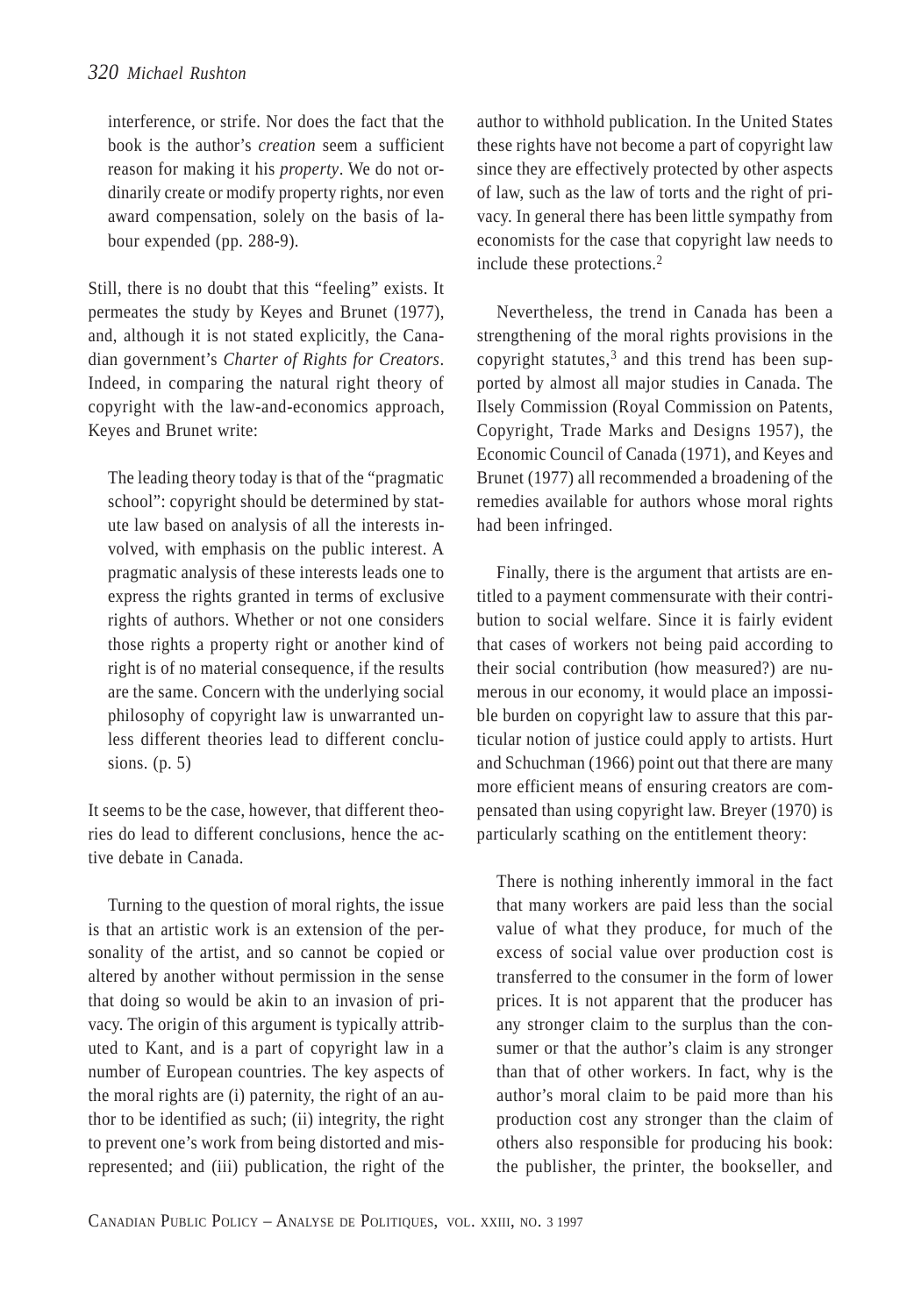those responsible for the literature of the past that inspired him? (p. 286)

But as I shall show later, the entitlement of artists, in terms of the property right and the compensation which they are due, has exerted a powerful force in the recent changes to copyright law.

# THE LAW-AND-ECONOMICS APPROACH TO **COPYRIGHT**

The law-and-economics approach postulates that common law is best explained as a system for maximizing the wealth of society, in other words for promoting efficiency, and that statutory law, while not as efficient as the common law, is still guided to an important extent by economic considerations (Posner 1992*a*, p. 23). It remains a controversial method of studying law, although this is not the place to recount the debates over its merits.4 But the method has been applied extensively to the issues of intellectual property.<sup>5</sup>

Studies in this tradition, especially those dealing with property, draw their method from the famous essay by Coase (1960). Coase said that an efficient allocation of property rights was one which would maximize the wealth of the community (i.e., be efficient in the Kaldor-Hicks sense). Where there are no transaction costs, and property rights are all welldefined, trade in those rights, regardless of their initial allocation, would yield an efficient outcome. Further, that outcome, in terms of economic activity, would be independent of the initial allocation of property rights. However, where trade in property rights would be difficult, due to high transaction costs (most likely due to a large number of affected parties), then the outcome would be highly dependent on the initial allocation of property rights.

Applying Coase's theories to intellectual property, it would be said that since we are in a "hightransactions-costs" situation, we would look to the law to provide an allocation of property rights that

would promote efficiency. What system of copyright (or patent or trademark) law creates the greatest net benefit from the resources available?

"Striking the correct balance between access and incentives is the central problem in copyright law" (Landes and Posner 1989, p. 326). In all law-andeconomics studies of copyright, the problem is to find a degree of copyright protection which balances the benefits of increased incentive to create works with the cost of restricting access to works. This balance is manifest from the very beginnings of copyright law. On 10 April 1710, "A Bill for the Encouragement of Learning by Vesting the Copies of Printed Books in the Authors, or Purchasers, of such Copies, during the Times therein Mentioned," now usually referred to as the Statute of Anne, went into effect. The very title of this first law of copyright makes reference to the point that there is a *public benefit* from conferring a property right on authors, that it will provide for the "encouragement of learning." And so from the beginning consideration was given to the question of payment to producers of artistic works and to the benefits the public might receive from them.<sup>6</sup>

It should be noted that copyright necessarily takes one into the world of second-best. The reason is that information, whether it be the text of a book or a score of a symphony, is a non-rival good. Note that the distinction is being made between the information and a specific copy of a recording of the information; using the distinction made by Koboldt (1995), Verdi's *Rigoletto* is different from a specific copy of a recording of *Rigoletto*. Generally we would assume that a non-rival good will not be provided efficiently by an unregulated market.<sup>7</sup> Copyright deals with the inefficient provision of the nonrival good by creating a temporary, limited monopoly for the creator.

Landes and Posner (1989) can be taken as a representative model of the law-and-economics approach to copyright. Their model is designed as follows. It is assumed that there is a "cost of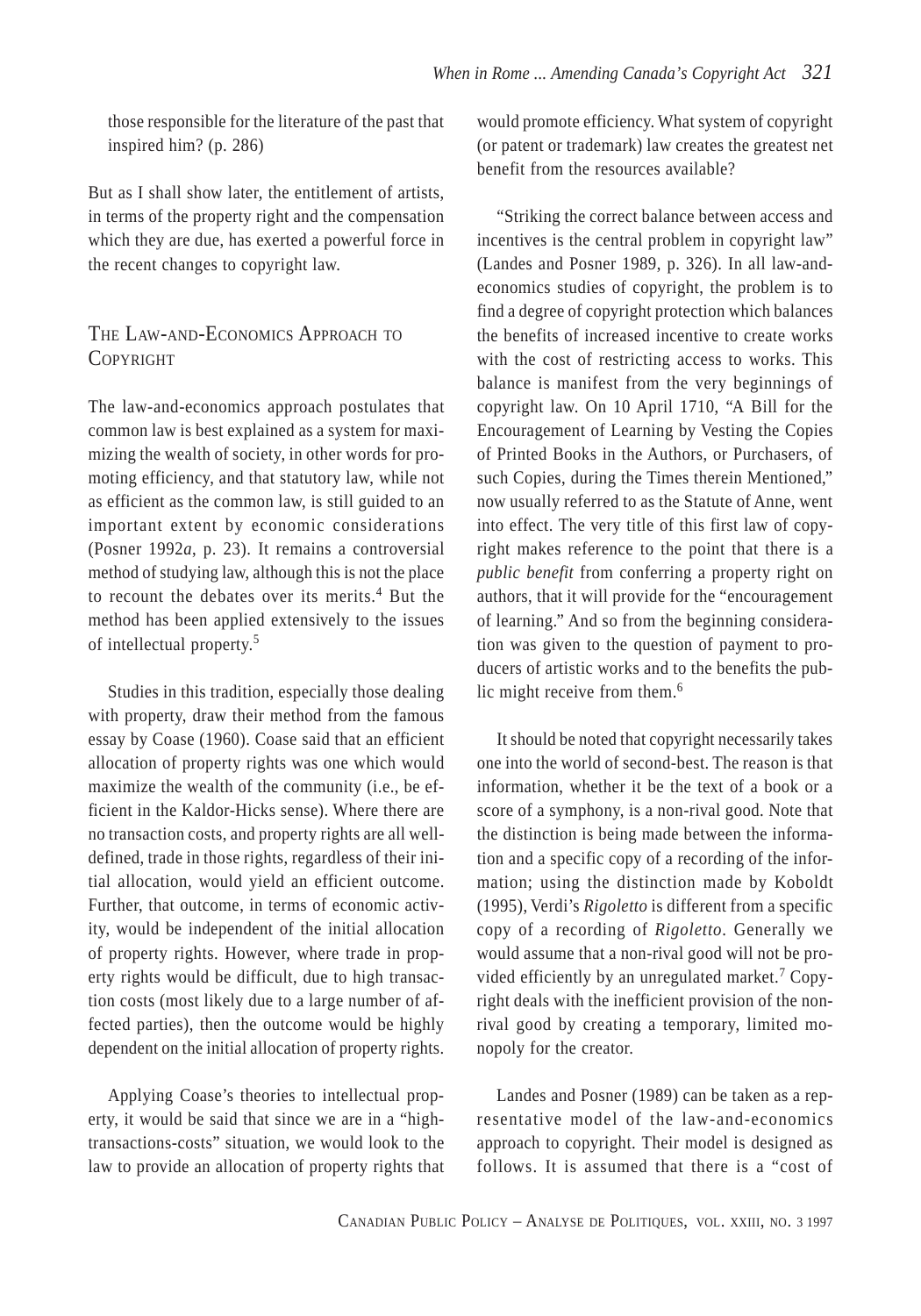expression," namely the cost of creating the information in an artistic work, which is separate from the cost of making copies of the work. The return to artistic endeavor is completely from the sale of copies. Providing a work will be produced at all, copies will be produced to the point where the marginal cost of doing so equals the marginal revenue. The work will be produced as long as the expected total return exceeds the expected total cost. This will only be true if the price of copies exceeds marginal cost, since at least some surplus must be available to cover the cost of expression. If there is no copyright protection, and if various producers can take information and make copies of it at the same marginal cost as the creator of the information, then the price of copies will be driven down to marginal cost. But then no works would be produced.

More important than their specification of the model is the problem they set: what degree of copyright protection maximizes social welfare, which they define as the number of works created times the consumer and producer surplus per work, less the costs of creating works and administering the copyright system? There is no special status for income for creators; consumer and producer surplus are simply added together.

With this conception of social welfare, *the sole source of social benefit from an increase in the degree of copyright protection is the increase in the number of original works*. At the optimum, the marginal social benefit of copyright protection equals its marginal social cost. Landes and Posner's results are summarized (pp. 343-4) as follows:

- The optimal degree of copyright protection is higher where the sum of consumer and producer surplus per work greatly exceeds the cost of creating works. This is because in that case there are greater social benefits from increasing the number of works created.
- The optimal degree of copyright protection is below the level that would maximize the number

of works created. This is so because of the increased costs of expression that occur with increases in copyright protection (authors must be able to read other authors, composers must be able to hear the works of other composers, and so on), together with the increased costs of making copies of works and the increased costs of enforcing the system, at some point begin to outweigh the benefits of increasing the number of original works.

The optimal degree of copyright protection is higher the more creators respond to changes in remuneration.

An interesting possibility arises if original authors have a small cost advantage in making copies over those others who would make copies of their works. In this case it could well be that an increase in copyright protection increases social benefits by inspiring the creation of more works, but without an increase in social cost from the restriction in copies made by non-creators. The latter is possible if the price to consumers of copies made by authors is higher than copies made by non-authors, but the social cost of the author-made copies is lower. Because the increase in copyright protection may induce some consumers to shift to buying author-made copies instead of other copies, the total resource cost of making artistic works available to the public may fall. This possibility is generated in the models of Novos and Waldman (1984) and Koboldt (1995).

## BILL C-32

Bill C-32 contains a number of technical amendments, including some updating of anachronistic language, some revisions in the terms of copyright (including the terms on photographs and on unpublished works), and changes to the means of seeking redress when copyright has been infringed, including the introduction of statutory damages. But there are four major changes to the *Copyright Act*: neighbouring rights on sound recordings, a levy on blank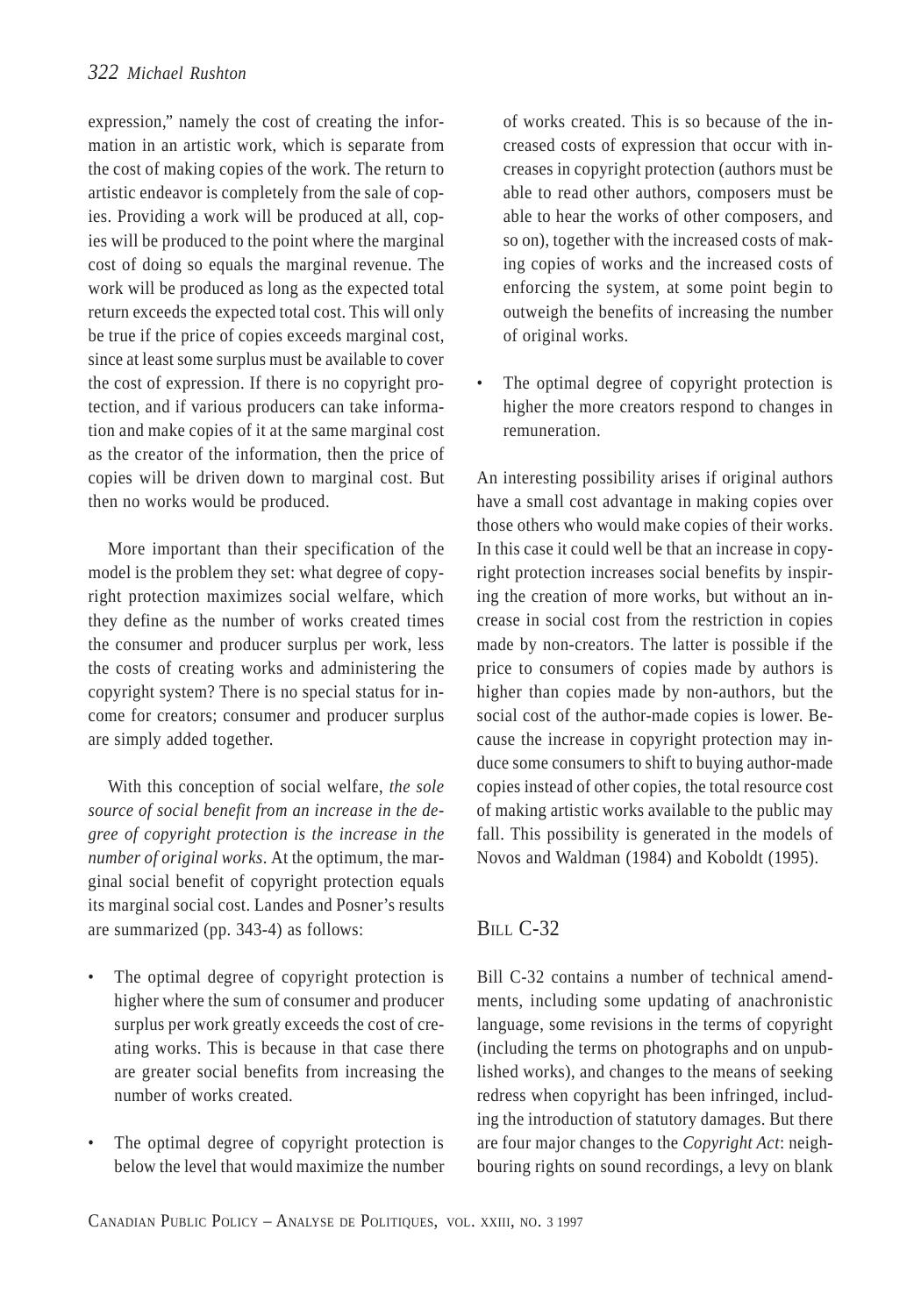audio tape, greater protection for exclusive book distributors, and rules regarding exceptions.

#### **Neighbouring Rights**

"Neighbouring rights" refers to protection within the copyright statutes for subject matter not usually defined as a "work." In this case neighbouring rights refer to those attached to performances, sound recordings, and broadcasts. Bill C-32 redefines the word "copyright" in section 1 of the revised version of the *Copyright Act* (hereafter called simply "the act"), to include these neighbouring rights, and sections 15 to 26 of the act represent an entirely new section dealing with neighbouring rights. Section 19 (1) of the revised act states: "Where a sound recording has been published, the performer and maker are entitled, subject to section 20, to be paid equitable remuneration for its performance in public or its communication to the public by telecommunication, except for any retransmission." This establishes a compulsory licence; the broadcasters or other users who publicly play the recording do not require authorization to do so, but they must pay for the use. Section 20 states that the entitlement is bestowed on Canadians or those from countries belonging to the Rome Convention. Other members of the Rome Convention will be required to make neighbouring rights payments to Canadian performers and producers. Section 22 of the act enables the Minister of Industry to enter into agreements with non-members of the Rome Convention on a basis of mutual reciprocity. Note that the United States is not a member of the Rome Convention, and it is anticipated that the US will argue vigorously against these changes. $8$  Section 19 (2) authorizes payment to be paid to the appropriate copyright collectives, and section 19 (3) states that payment to the performer and the maker of the recording will be split 50-50, except by mutual agreement between the performer and maker.

Bill C-32 provisions for the compulsory licence in recordings and the reciprocal agreements with other countries are similar to what is already in place for composers and their publishers.<sup>9</sup>

The rate of remuneration (called "tariff," not "royalty," in the act) is to be set by the Copyright Board. At the first reading of C-32, section 68 of the act would have had the board take into account "that some users, while using music to generate revenue, assist the sale of sound recordings through the playing of that music." But this "statutory criterion" was removed from the bill at the committee stage, after protest by performers and makers of sound recordings.

Whatever rate is set by the Copyright Board, broadcasters earning less than \$1.25 million annually in advertising revenue would pay \$100 annually; this is expected to apply to approximately twothirds of Canada's private broadcasters. For larger broadcasters, the tariff has a three-year phase-in period (which, prior to the committee hearings, was to be a five-year phase-in).

The Economic Council of Canada (ECC) was firmly against neighbouring rights. Their report is very much in the law-and-economics tradition. In the introduction they write: "We ... believe that the recommendations in this Report will improve the dynamic allocation of resources in the Canadian economy" (1971, p. 3). It is worth quoting a part of their analysis of copyright at length:

It is sometimes implied that where cultural goals are important, economic analysis, with its base associations of the market place, should take a back seat. But this involves a serious misconception of the proper and useful role of economic analysis. It may well be true that in the *final* analysis, economics is much more concerned with means than with ends, and that the really fundamental "achievement goals" of a society are largely, if not wholly, noneconomic in nature. It is also true, however, that, in practice, means can have an enormous influence on ends, whether for good or ill, and that as a result the systematic analysis of economic means is indispensable both in the specification of social goals and the planning of how to achieve them. In the case of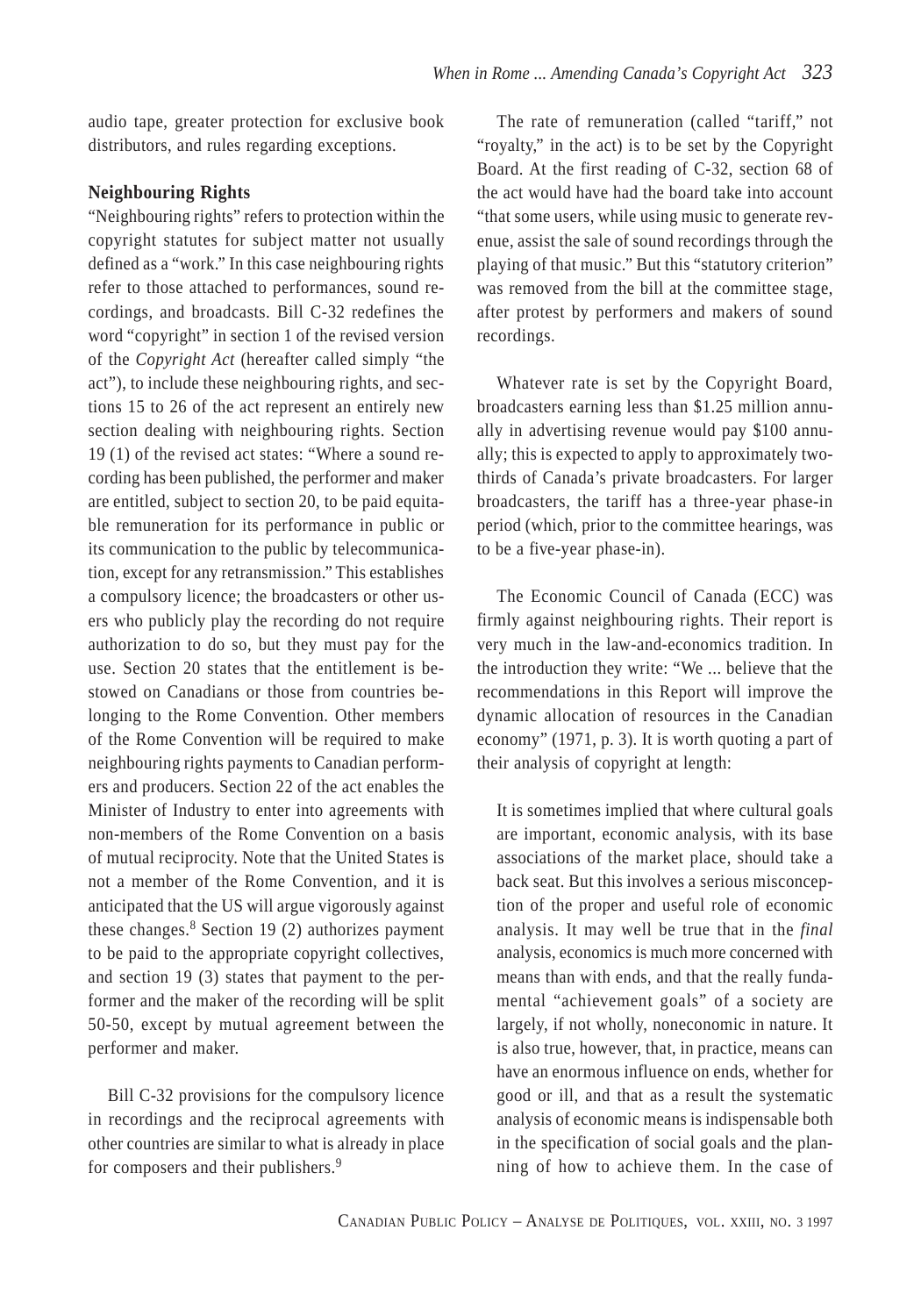cultural goals, among others, economic analysis can be of great help in bringing about a clearer identification of the goals in the first place, and then in planning for their attainment by the shortest, least costly and most perseverance-inducing route.

It is particularly important that the relevance of cultural goals in a policy-planning situation should not be used as a smoke screen behind which material interests and conflicts between private and social interests are allowed to shelter unexamined. (p. 139)

On neighbouring rights, the council is to the point: "We conclude that a proliferation or a 'layering' of secondary performing rights would be of dubious social benefit..." (p. 159). The council found that the basis of such rights in Europe were based on notions of "moral rights" (although the council is using this term more in the sense of an entitlement rather than the more limited meaning of moral rights used elsewhere in this paper), and such rights, in their eyes, have little basis:

Some countries have been persuaded by arguments for [neighbouring rights] in a sound recording, but we see no current shortage of recordings that would indicate inadequate incentives for their creation and justify what would be in effect a use fee on a physical good. (p. 158)

Keyes and Brunet were in favour of neighbouring rights, on two grounds. First, *contra* the ECC, they claimed "there is no reason to doubt that this would create a climate conducive to growth in the performing arts" (p. 116). Their second rationale is on fairness grounds: "Radio and television make repeated use of performances by performers. Such uses of performances presently entail payment to composers, and there seems to be no reason why they should not also entail payment to the performers." (p. 116)

Two economic studies on the question of neighbouring rights were commissioned by the Government of Canada's Department of Consumer and Corporate Affairs. Keon (1980) found no justification for neighbouring rights. He notes that performers and makers of records are already protected by reproduction rights, and that from these rights (i) the recording industry is generally successful, and (ii) the recording industry benefits much more than composers. He suggests that the introduction of neighbouring rights would harm broadcasters and composers (since tariffs for performers might in the end reduce the amount of remuneration available for composers), which might reduce the number of works being created, and yet would not have a substantial effect on the amount of recording of works. Keon found that "there is no undercommitment of resources being devoted to the recording industry that would provide one with an argument for a new statutory right for record producers."

Of particular importance to Keon was the fact that broadcasts bring substantial benefits to record companies, since they represent a form of free advertising. This must be taken into account when asking whether there is an inequity in the system between the treatment of composers and their publishers on the one hand, and of performers and their recording companies on the other. If it is the case that the latter benefit much more from sales of recordings than the former, and if radio broadcast strongly influences sales, then it is not necessarily the case that it is inequitable to pay broadcast royalties to composers but not performers.<sup>10</sup>

Globerman and Rothman's (1981) conclusions were similar, in that they also recommend against neighbouring rights. Their model of the market in performances indicates that the number of broadcast performances might fall. This could reduce the returns to engaging in the activity, and so work against what is purported to be the rationale of the right. They also pay significant attention to administrative costs, as does the theoretical model of Landes and Posner (1989). They note that the overhead costs for what is now known as SOCAN, the collective which works on behalf of composers and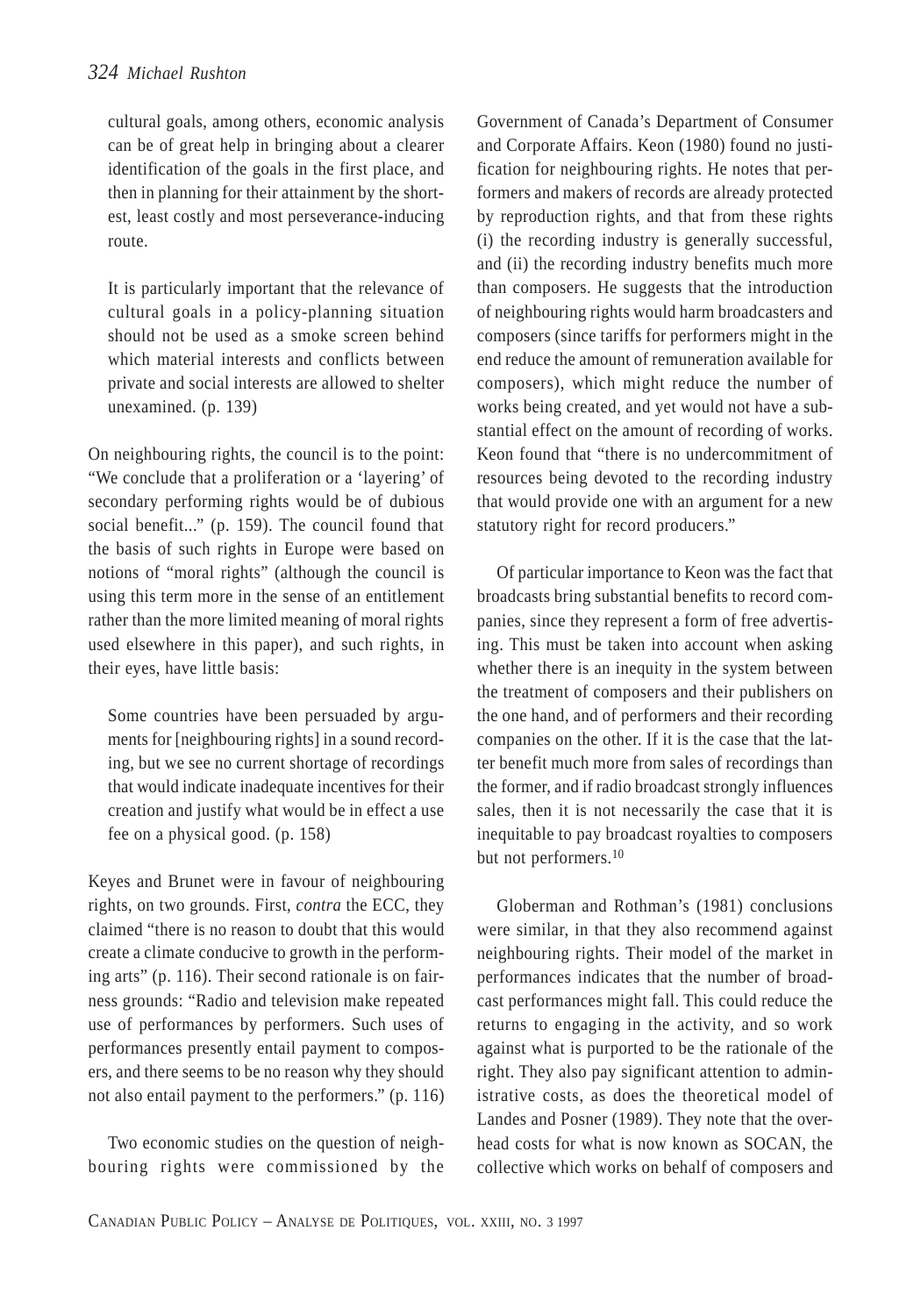publishers, were about 15 percent of the royalties received.

Keon, and Globerman and Rothman, are each in the economics-and-law tradition. They are concerned with the issue of efficiency in the allocation of resources; what are the best means of achieving a particular end. Both studies conclude that there is not a justification for neighbouring rights.

The Government of Canada white paper *From Gutenberg to Telidon* (Canada. Consumer and Corporate Affairs Canada 1984) does not recommend neighbouring rights, relying on the argument that Canada is a net importer of recordings. It also found merit in broadcasters' claims that they benefit performers and producers by playing their works, which should exempt them from having to pay a tariff. But the following year the House sub-committee, in its *Charter of Rights for Creators* (Canada. House of Commons 1985) did recommend neighbouring rights, on a reciprocal basis with other countries which pay them; i.e., the Rome Convention. The reasoning is not on efficiency grounds, but rather that performers deserve the same treatment as composers: "The production of a sound recording is just as creative as other activities protected under the copyright law" (p. 50). On the question of whether the broadcast is of benefit to the performers, they wrote:

...the argument by the broadcasting industry regarding free advertising confuses purpose and result. The purpose for which broadcasters use sound recordings is to attract and maintain their audiences. It is this use that should be paid for regardless of the incidental beneficial effects of airplay on sales. The granting of rights must ultimately be considered in terms of principle. The use of someone's creativity without authorization and payment, in this case a sound recording, is contrary to the fundamental principles adopted by the Sub-Committee. (p. 51)

Smith (1988) takes the *Charter of Rights for Creators* to task for ignoring the economic studies:

"Contrary to [an] approach that considers the wellbeing of all Canadians, the *Charter* follows an approach that explicitly fails to consider the economic issues involved" (p. 184). How important is the balance of trade in recordings? Bill C-32 enters a reciprocal arrangement with Rome Convention countries, with the US conspicuous by its absence.

The Donner and Lazar (1994) study, commissioned by the Department of Canadian Heritage, considers the balance-of-trade implications for various tariff rates. Under some schemes there could result a net inflow from neighbouring rights. It is easy to imagine that the recent success of some Quebecois performers in the European market had some influence in the provisions of C-32.<sup>11</sup> Donner and Lazar take into account the economic impact on various "stakeholders," and in the end recommend a neighbouring rights scheme very similar to that established by the provisions of C-32. They note that the main rationale is not necessarily traditional AM/FM broadcasting; if that were all the future had in store the case for neighbouring rights is rather weak. But new technology may be such that sales of CDs drop by a large amount, as people "download" recordings through the Internet. In that situation, the case for increasing payments to performers gains strength. This possibility was also raised by Acheson and Maule (1994), although they do not go so far as to recommend neighbouring rights at this time. Nevertheless, it seems that each of the above papers with their references to new technology had some influence in government discussions.

The government's news release of 25 April 1996, the day the bill was tabled, reads, in part:

These amendments will help strengthen Canada's cultural industries.

... The legislation fulfills commitments...to bolster Canadian culture and create jobs for Canadians. These provisions to modernize the *Copyright Act* will help meet Canada's social and economic objectives.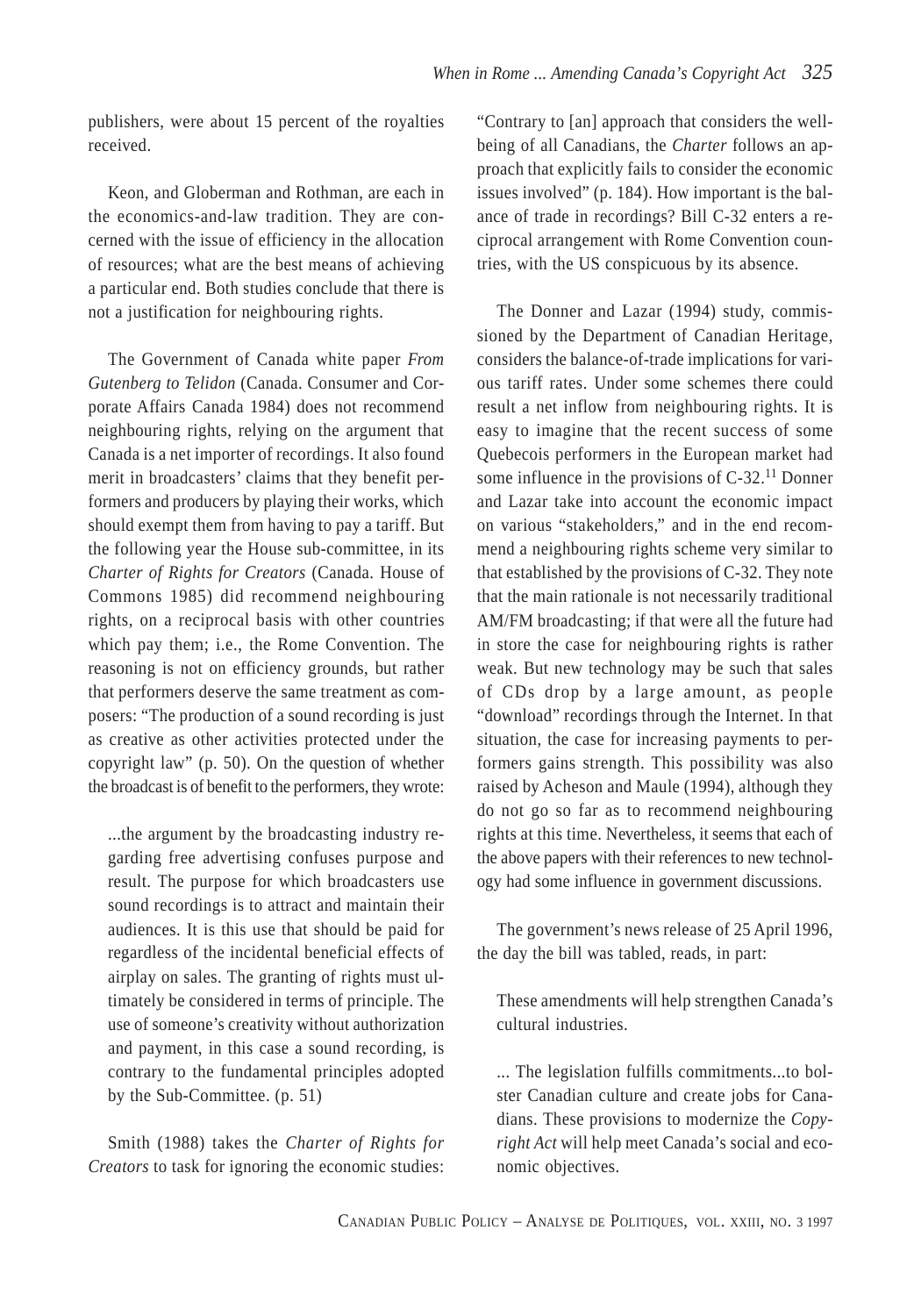If we think of an "economic" analysis of copyright as one which looks for a regime which maximizes social wealth by using a clearly defined objective function and a model of the industry, then no economic analysis has ever been conducted in Canada which would support the introduction of neighbouring rights, although there are such studies which oppose them. Even if we reduced the question of neighbouring rights to the simpler ones of "Will it increase the number of Canadian recordings?" or "Will it increase the broadcast of Canadian recordings?" (which is perhaps what is meant when one talks about strengthening Canada's cultural industries) the evidence is not compelling.

#### **Levy on Blank Audio Tape**

Section 81 of the act states: "...eligible authors, eligible performers and eligible makers have a right to receive remuneration from manufacturers and importers of blank audio recording media in respect of the reproduction for private use of (a) a musical work embodied in a sound recording; (b) a performer's performance of a musical work embodied in a sound recording...." Section 82 (1) states that manufacturers and importers of blank audio tapes will be liable to a levy, and section 83 states that the relevant collective societies will make applications to the Copyright Board as to the appropriate amount of the levy.

The revised act would make home copying for private use "fair use." The levy would be paid to composers from virtually every country, including the US (by treaty), and performers and producers from Canada and other countries designated by the Minister of Industry. The levy only applies to *musical* works, and is to be determined by the Copyright Board. There is no provision for home copying through a computer, although Phase III of copyright reform will likely deal with that question.

Neither the Economic Council of Canada (1971) nor Keyes and Brunet (1977) raised the issue of a blank tape levy. In his economic analysis of the problem Keon (1982) states that the introduction of the levy would be "premature." He admits that home taping has a negative effect on the purchase of original recordings, but that this effect is very small. He recommends:

It ... seems premature to introduce a home taping compensation levy. The present prohibitions against home taping are, however, unenforceable. To have the Copyright Act constantly breached by people recording at home is obviously undesirable. ...the most equitable and legally pure solution would be immediately to legitimize home taping activity. Furthermore, the Act should clearly state that payments, in the form of a levy on blank tapes, for the activities that fall within this exemption may be introduced. A levy should be introduced only when the reduction in Canadian copyright owners' revenues outweighs the costs and problems associated with the collection and distribution of funds from such a scheme. (from the executive summary)

The *Charter of Rights for Creators* advocated a blank tape levy. While its authors made no claim as to how high the losses might be to the creators and record makers, they wrote "...it is clear to the Sub-Committee that whatever the amount of damage being done, home copying is a reproduction of a work protected by copyright for which creators receive no compensation. The Sub-Committee is of the view that payment should be made" (Canada. House of Commons, p. 74). Although the Economic Council did not deal with the question of home taping, it did, in its general principles for the study of copyright, prescribe that analysts should enquire into the aims of copyright as something prior to what the current law of copyright might happen to be. In other words, that "home copying is a reproduction of a work protected by copyright" is true only if we choose a law which makes it so, instead of defining home copying as an exception.

#### **Parallel Importation**

Parallel importation occurs when books which have been legitimately published in another country are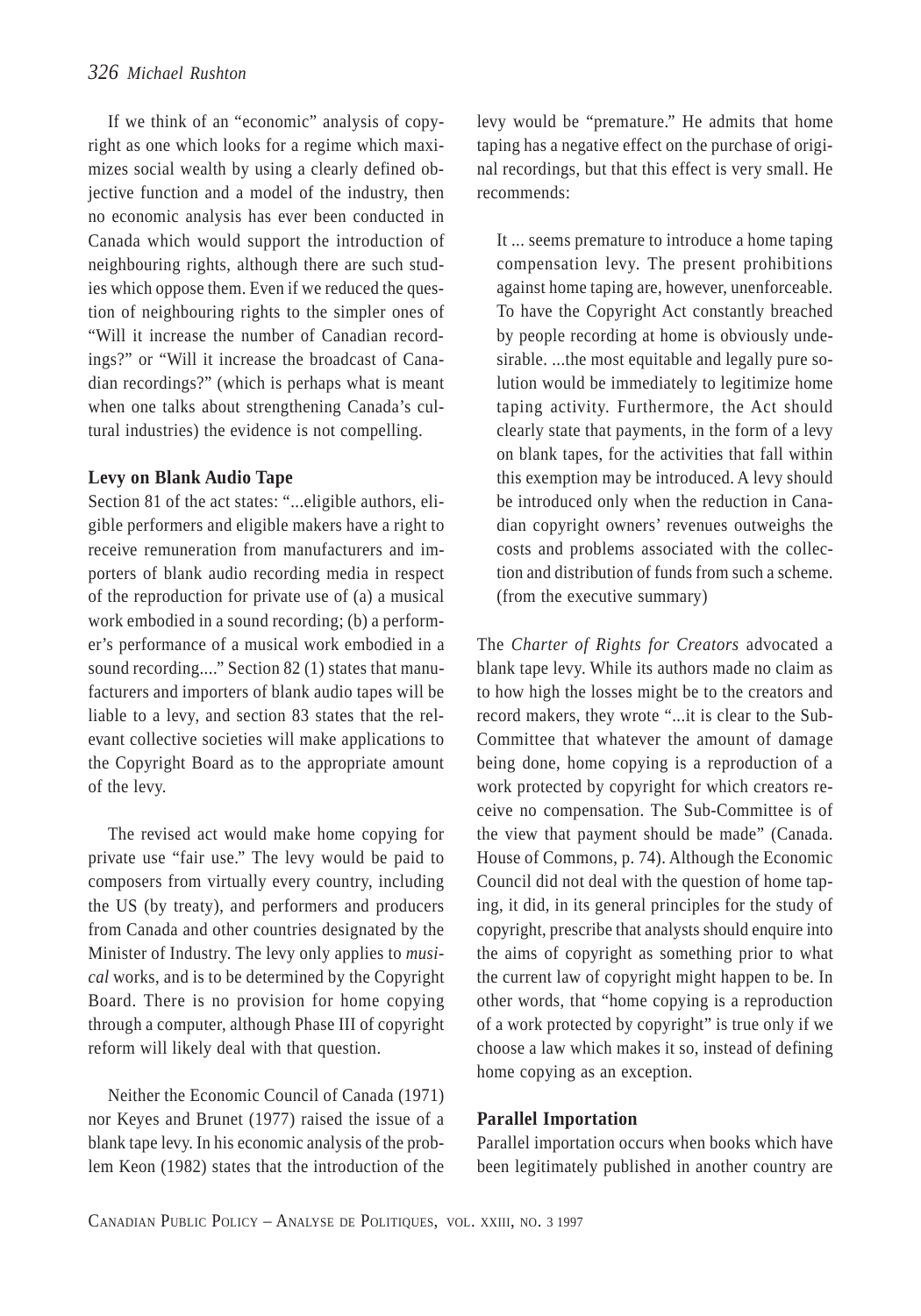imported into Canada without the consent of the Canadian rights owner. Canadian publishers and distributors do not currently have the right to prevent such importation (authors *do* have the right at present); C-32 would give them this right, and they could seek remedies akin to remedies available to other copyright owners.

Canadian distributors who wish to enforce such rights will have to provide an "acceptable level of service" to bookstores and libraries to be eligible for this protection. The law applies only where there is an exclusive Canadian distributor; otherwise imports of books are allowed without hindrance. Exceptions are non-profit libraries, archives, museums, educational institutions, and government, as well as two copies of any book for personal use. Used books are also exempt, except for textbooks (an exception introduced at committee). This provision is not really about copyright, since it concerns "books" rather than the author's expression contained therein. It is protection for distributors, who, while owning the Canadian distribution rights, may not be Canadian.

The ECC was against restricting imports, even by authors. Their complaint was that book prices in Canada were too high (this was 1971), and that the monopoly power of exclusive distributors was being exploited. An argument made at the time, which has resurfaced from supporters of the provision in C-32, is that the profits earned by Canadian distributors on popular works are used by them to crosssubsidize non-profitable works by Canadian authors. In response to this the ECC noted that (i) evidence in support of this claim is sketchy at best, and (ii) in any case, it was not clear whether using copyright law to prevent parallel imports was the most effective way to support Canadian authors. Finally, noting the fact that the creation of cultural goods requires access to works previously created, the council asked "How does it further the education of Canadian youth and the development of Canadian culture and civilization, which still depend on good informational links with their nearer foreign relations, to place such a high private tax on an important segment of reading matter?" (p. 154).

An economic study of this issue was done as part of the series commissioned by Consumer and Corporate Affairs. Blomquist and Lim (1981) were against the prohibition of parallel imports; they found even the limited restrictions in place at the time caused significantly higher book prices in Canada, and that much of the return from those higher prices went to foreign nationals. Keyes (1996), a strong defender of creators' rights in his earlier report with Brunet, is on this issue in agreement with the economists; in his view it benefits neither creators nor readers.

#### **Exceptions**

Bill C-32 clarifies fair use for persons with perceptual disabilities, non-profit educational institutions, libraries, archives, and museums. The details of the exceptions are too numerous to be listed here; they were heavily amended at committee stage, generally in favour of creators' groups.

While it may have been expected that there would be some degree of "log-rolling" in the creation of the bill, with some aspects appealing to creators' representatives and some to users, it's not clear that this in fact took place. The creators who "win" on the issues of neighbouring rights and the blank tape levy are not the same creators who "lose" with the exceptions. For that reason the Writers' Union of Canada was very critical of the exceptions provision of the bill at committee stage. Spokesperson Margaret Atwood at the committee hearings said:

It is too often forgotten that intellectual property is property and that taking it without permission is theft.

In 1988 a previous government passed legislation to facilitate collective administration of copyright. Now Bill C-32 has introduced exceptions that will take away much of that benefit.<sup>12</sup>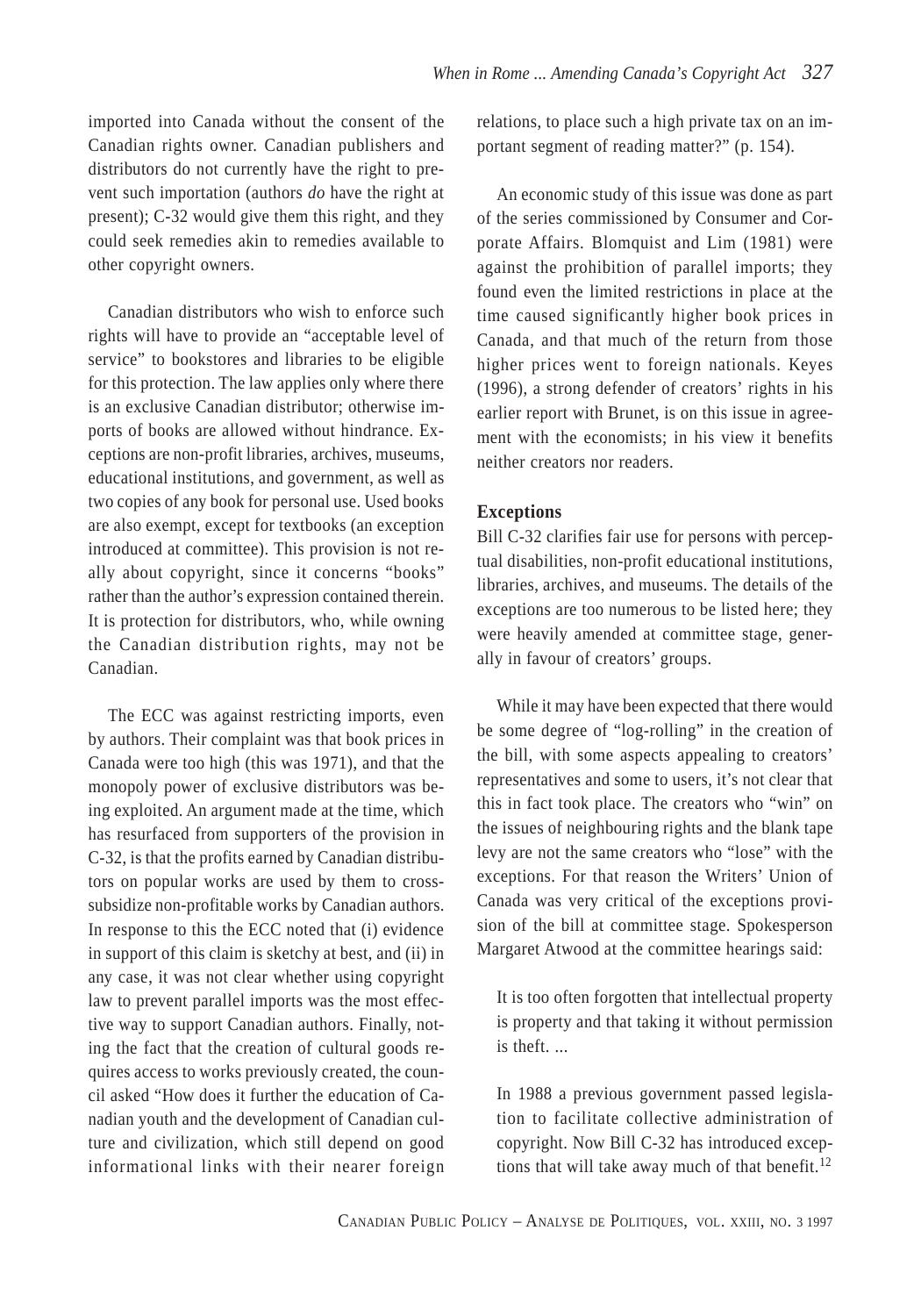The major representatives of the educational sector and libraries were pleased with the exceptions in Bill C-32 as originally drafted.

In committee stage the exceptions were reduced, especially regarding any reproduction or display of material that is "commercially available." This term now means that authorization for its use is available from the Collective Society, not that it is necessarily on the market. For example, prior to committee amendments, educational institutions would have been able to make copies for showing on an overhead projector *if* the work were not commercially available. But with the broadening of the meaning of that term, the exception can only be used in limited circumstances. In addition, copies will be exempt for *tests* or *examinations*, but not for *assignments*, which were exempt in the original draft.

## **CONCLUSION**

The press release from the Government of Canada on the day Bill C-32 received first reading in the House of Commons was headed: "Copyright Reform Bolsters Canadian Culture." Does it?

The law-and-economics method seeks a regime which maximizes social wealth. Where studies in this mode were carried out in Canada, they were generally sceptical of provisions which appear in C-32: neighbouring rights, the levy on blank tape, and prohibition on parallel importation. The reason is that, in general, strengthening creators' rights in copyright increases social welfare only if it will translate into more works being created (and even then the increased protection is not necessarily justified). But no analysis has yet demonstrated that any provisions in Bill C-32 will lead to the creation of more works.

Even if we do not adopt the Chicago approach, but instead take the view that Canadian cultural industries are worth "bolstering" even at a net monetary loss to society, it is not at all clear that C-32 puts in place a system of copyright better designed to achieve that.

Phase III of copyright reform, which will deal with the pressing, and very complex, issue of the Internet, deserves systematic analysis of the ends and means of copyright law. In Bill C-32 what systematic analysis existed was ignored.

# **NOTES**

An earlier version of this paper was presented at the meetings of the Canadian Economics Association, St. Catharines, June 1996. I thank James Hickerson for research assistance, and Keith Acheson, Judith Alexander, Monique Hebert, Michael Hutter, Pierre Lalonde, and David Vaver for helpful discussion. I also received valuable suggestions from the editor of this journal and from anonymous referees, to whom I am grateful. I am responsible for any errors.

1Alexander Pope, in 1711. Cited by Rose (1993, p. 6) from *The Poems of Alexander Pope*, ed. John Butt et al. (London: Methuen, 1938-68), volume 1, pp. 272-73. Cited by Rose (1993, p. 6).

<sup>2</sup>See, for example, Hurt and Schuchman (1966, pp. 423-24); Breyer (1970, pp. 289-91); or Burrows (1994, p. 100).

<sup>3</sup>The Phase I amendments give explicit protection to the rights of paternity and integrity, give the same term as that for economic interest (life of the author plus 50 years), and establish the same remedies for infringement as with violations of the economic interest.

4Hovenkamp (1995) provides a useful recent survey. See Baker (1975) or Coleman (1984) for criticism of this approach to legal analysis.

5See, for example, Besen and Kirby (1989); Besen, Kirby and Salop (1992); Besen and Raskind (1991); Burrows (1994); Dam (1995); Deardorff (1995); Hurt and Schuchman (1966); Johnson (1985); Koboldt (1995); Landes and Posner (1987; 1989); Novos and Waldman (1984); Posner (1992*a* and 1992*b*).

6Of course the influences on the first laws of copyright are more complex than those set out here. See Cornish (1995); Gordon (1989); Hammond (1991); and Rose (1993) for further discussion.

7This assumption can be challenged; Coase (1974) found that lighthouses once existed without the public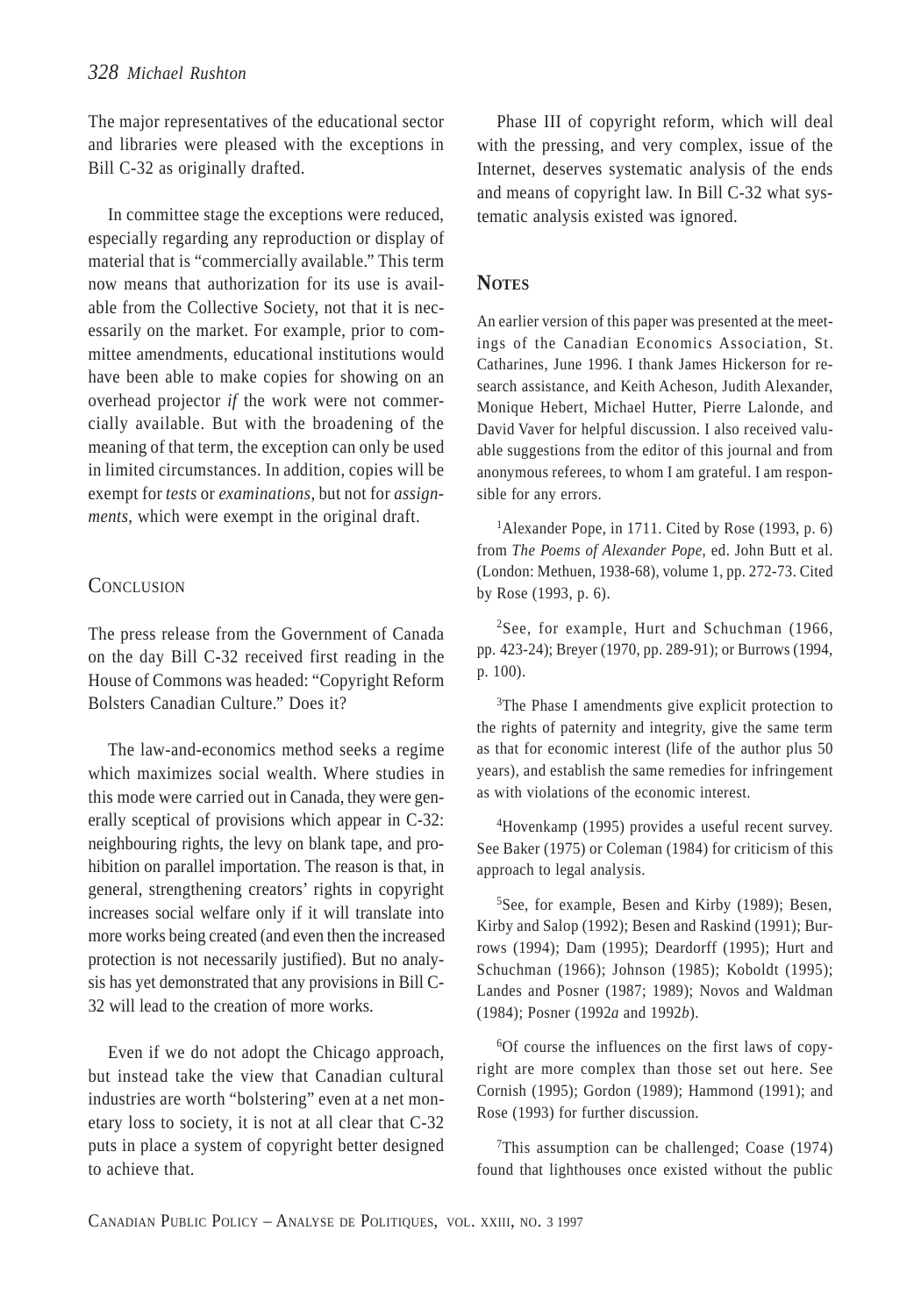sector many textbooks would assume necessary for this classic example of a "public good," and Breyer (1970) seems to be making the case that copyright may just be another one of Coase's lighthouses.

8See "Copyright Law May Spark New Canada-U.S. Trade Fight," *Globe and Mail* (Toronto) 27 April 1996, p. B1.

9There are differences, however. Copyright for composers has a term of the life of the composer plus 50 years, while the term for performers' rights is only 50 years from the date of the recording. Also note that the United States is part of the treaty that covers composers.

10The extent to which airplay influences sales of recordings remains a point of contention between the recording companies and broadcasters, and has become a well-publicized dispute during the passage of C-32. See "Airplay Influential, Survey Finds," *Globe and Mail* (Toronto) 30 May 1996, p. C1.

11Alexander and Lalonde (1996) discuss the problems of devising a national copyright policy when there are two languages, and performers who speak one or the other language tend to operate in very separate markets.

12Standing Committee on Canadian Heritage, meeting no. 39, 21 November 1996.

## **REFERENCES**

- Acheson, K. and C.J. Maule (1994), "Copyright and Related Rights: The International Dimension," *Canadian Journal of Communication* 19:423-46.
- Alexander, J. and P. Lalonde (1996), "Canadian Cultural Policy and Copyright Reform: A Tale of Two Cultures," mimeo.
- Baker, C.E. (1975), "The Ideology of the Economic Analysis of Law," *Philosophy and Public Affairs* 5:3-48.
- Besen, S.M. and S.N. Kirby (1989), "Private Copying, Appropriability, and Optimal Copying Royalties," *Journal of Law and Economics* 32:255-80.
- Besen, S.M., S.N. Kirby and S.C. Salop (1992), "An Economic Analysis of Copyright Collectives," *Virginia Law Review* 78:383-411.

Besen, S.M. and L.J. Raskind (1991), "An Introduction to the Law and Economics of Intellectual Property," *Journal of Economic Perspectives* 5(Winter):3-27.

Blomquist, A.G. and C. Lim (1981), *Copyright, Compe-*

*tition and Canadian Culture* (Ottawa: Consumer and Corporate Affairs).

- Breyer, S. (1970), "The Uneasy Case for Copyright: A Study of Copyright in Books, Photocopies, and Computer Programs," *Harvard Law Review* 84:281-351.
- Burrows, Paul (1994), "Justice, Efficiency and Copyright in Cultural Goods," in *Cultural Economics and Cultural Policies*, ed. A. Peacock and I. Rizzo (Dordrecht: Kluwer Academic).
- Canada. Consumer and Corporate Affairs Canada (1984), *From Gutenberg to Telidon: A White Paper on Copyright* (Ottawa: Communications Branch, Consumer and Corporate Affairs Canada).
- Canada. Parliament. House of Commons (1985), *A Charter of Rights for Creators: Report of the Sub-Committee on the Revision of Copyright* (Ottawa: Supply and Services Canada).
- Canada (1986) *Government Response to the Report of the Sub-Committee on the Revision of Copyright* (Ottawa: Government of Canada).
- Canada. Library of Parliament (1990), *Copyright Act Reform* (Ottawa: Research Branch, Library of Parliament).
- Coase, R.H. (1960), "The Problem of Social Cost," *Journal of Law and Economics* 3:144.
- \_\_\_\_ (1974), "The Lighthouse in Economics," *Journal of Law and Economics* 17:357-76.
- Coleman, J.L. (1984), "Economics and the Law: A Critical Review of the Foundations of the Economic Approach to Law," *Ethics* 94:649-79.
- Cornish, W.R. (1995), "Authors in Law," *Modern Law Review* 58:1-16.
- Dam, K.W. (1995), "Some Economic Considerations in the Intellectual Property Protection of Software," *Journal of Legal Studies* 24:321-77.
- Deardorff, A.V. (1995), "The Appropriate Extent of Intellectual Property Rights in Art," *Journal of Cultural Economics* 19:119-30.
- Donner, A. and F. Lazar (1994), "Neighbouring Rights: A Financial and Economic Analysis," report prepared for the Department of Canadian Heritage.
- Economic Council of Canada (1971), *Report on Intellectual and Industrial Property* (Ottawa: Economic Council of Canada).
- Frith, S. (1993), "Music and Morality," in *Music and Copyright* (Edinburgh: Edinburgh University Press).
- Gendreau, Y. (1989), "A Canadian Retransmission Right: A Reality at Last," *Intellectual Property Journal* 4: 397-417.